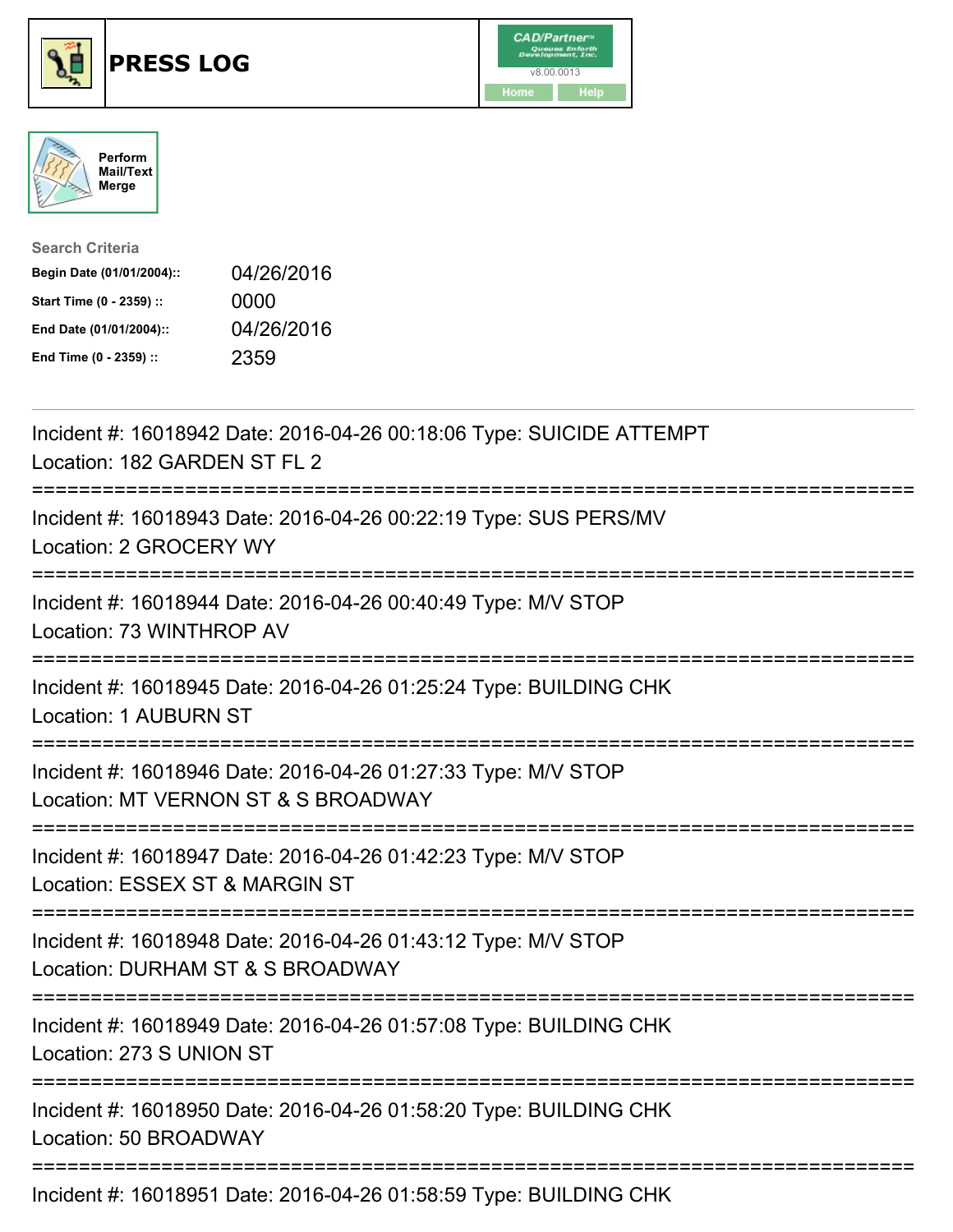Location: 138 S BROADWAY =========================================================================== Incident #: 16018952 Date: 2016-04-26 01:59:34 Type: BUILDING CHK Location: 360 ESSEX ST =========================================================================== Incident #: 16018953 Date: 2016-04-26 02:09:03 Type: M/V STOP Location: 81 WEST ST =========================================================================== Incident #: 16018954 Date: 2016-04-26 02:24:03 Type: M/V STOP Location: ARLINGTON ST & LAWRENCE ST =========================================================================== Incident #: 16018956 Date: 2016-04-26 02:26:48 Type: LARCENY/PAST Location: 226 WATER ST FL 3 =========================================================================== Incident #: 16018955 Date: 2016-04-26 02:26:57 Type: BUILDING CHK Location: SWAG HOUSE / 210 LAWRENCE ST =========================================================================== Incident #: 16018957 Date: 2016-04-26 02:30:26 Type: BUILDING CHK Location: 182 PROSPECT ST =========================================================================== Incident #: 16018958 Date: 2016-04-26 03:17:06 Type: BUILDING CHK Location: PEST CONTROL / 473 BROADWAY =========================================================================== Incident #: 16018959 Date: 2016-04-26 03:19:35 Type: BUILDING CHK Location: EXXON / 235 WINTHROP AV =========================================================================== Incident #: 16018960 Date: 2016-04-26 04:07:24 Type: BUILDING CHK Location: 182 PROSPECT ST =========================================================================== Incident #: 16018961 Date: 2016-04-26 04:13:36 Type: BUILDING CHK Location: 329 WINTHROP AV =========================================================================== Incident #: 16018962 Date: 2016-04-26 04:14:43 Type: BUILDING CHK Location: CVS PHARMACY / 266 BROADWAY =========================================================================== Incident #: 16018963 Date: 2016-04-26 05:35:01 Type: LARCENY/PAST Location: COMMONWEALTH MOTORS / 1 COMMONWEALTH DR =========================================================================== Incident #: 16018964 Date: 2016-04-26 05:45:15 Type: BUILDING CHK Location: EL ZAPATASO / 178 LAWRENCE ST ===========================================================================

Incident #: 16018965 Date: 2016-04-26 05:45:59 Type: ALARM/BURG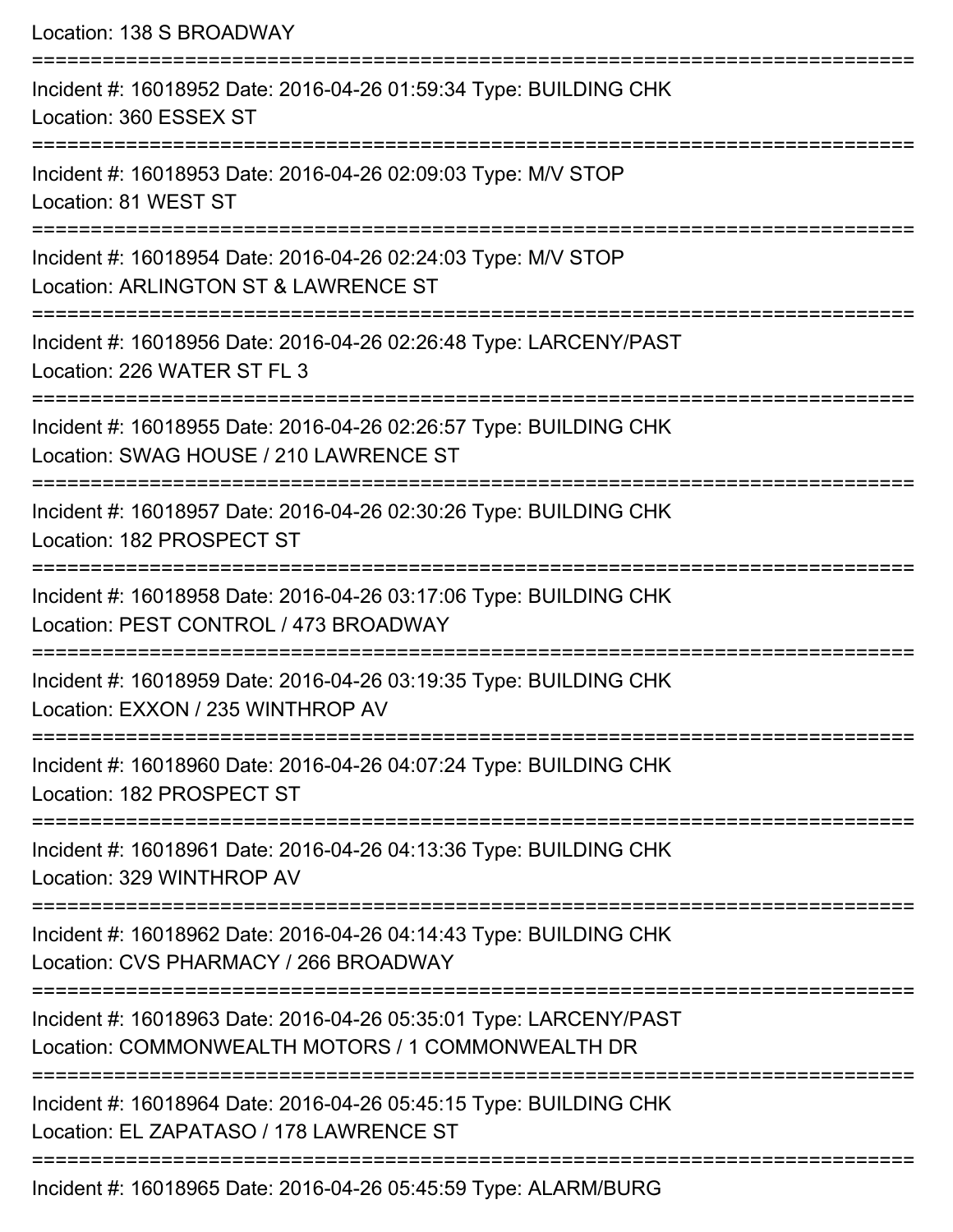| Incident #: 16018966 Date: 2016-04-26 05:52:19 Type: M/V STOP<br>Location: AMESBURY ST & LOWELL ST  |
|-----------------------------------------------------------------------------------------------------|
| Incident #: 16018967 Date: 2016-04-26 05:55:21 Type: ALARM/BURG<br>Location: 530 BROADWAY           |
| Incident #: 16018968 Date: 2016-04-26 06:10:53 Type: M/V STOP<br>Location: RT114                    |
| Incident #: 16018969 Date: 2016-04-26 06:14:43 Type: M/V STOP<br><b>Location: ERVING AVE</b>        |
| Incident #: 16018970 Date: 2016-04-26 06:27:22 Type: M/V STOP<br>Location: ESSEX ST & NEWBURY ST    |
| Incident #: 16018971 Date: 2016-04-26 06:34:49 Type: M/V STOP<br>Location: HAMPSHIRE ST & LOWELL ST |
| Incident #: 16018972 Date: 2016-04-26 06:46:34 Type: ALARM/BURG<br>Location: 134 WEST ST            |
| Incident #: 16018973 Date: 2016-04-26 06:57:20 Type: PARK & WALK<br>Location: 0 BROADWAY            |
| Incident #: 16018974 Date: 2016-04-26 06:59:37 Type: M/V STOP<br>Location: 700 ESSEX ST             |
| Incident #: 16018975 Date: 2016-04-26 07:20:25 Type: M/V STOP<br><b>Location: 500 MERRIMACK ST</b>  |
| Incident #: 16018976 Date: 2016-04-26 07:26:23 Type: CLOSE STREET<br>Location: BROOK ST & UNION ST  |
| Incident #: 16018977 Date: 2016-04-26 07:36:31 Type: THREATS<br>Location: 50 BROADWAY               |
| Incident #: 16018978 Date: 2016-04-26 07:37:55 Type: M/V STOP<br><b>Location: MARSTON</b>           |
| Incident #: 16018979 Date: 2016-04-26 07:40:10 Type: ALARMS                                         |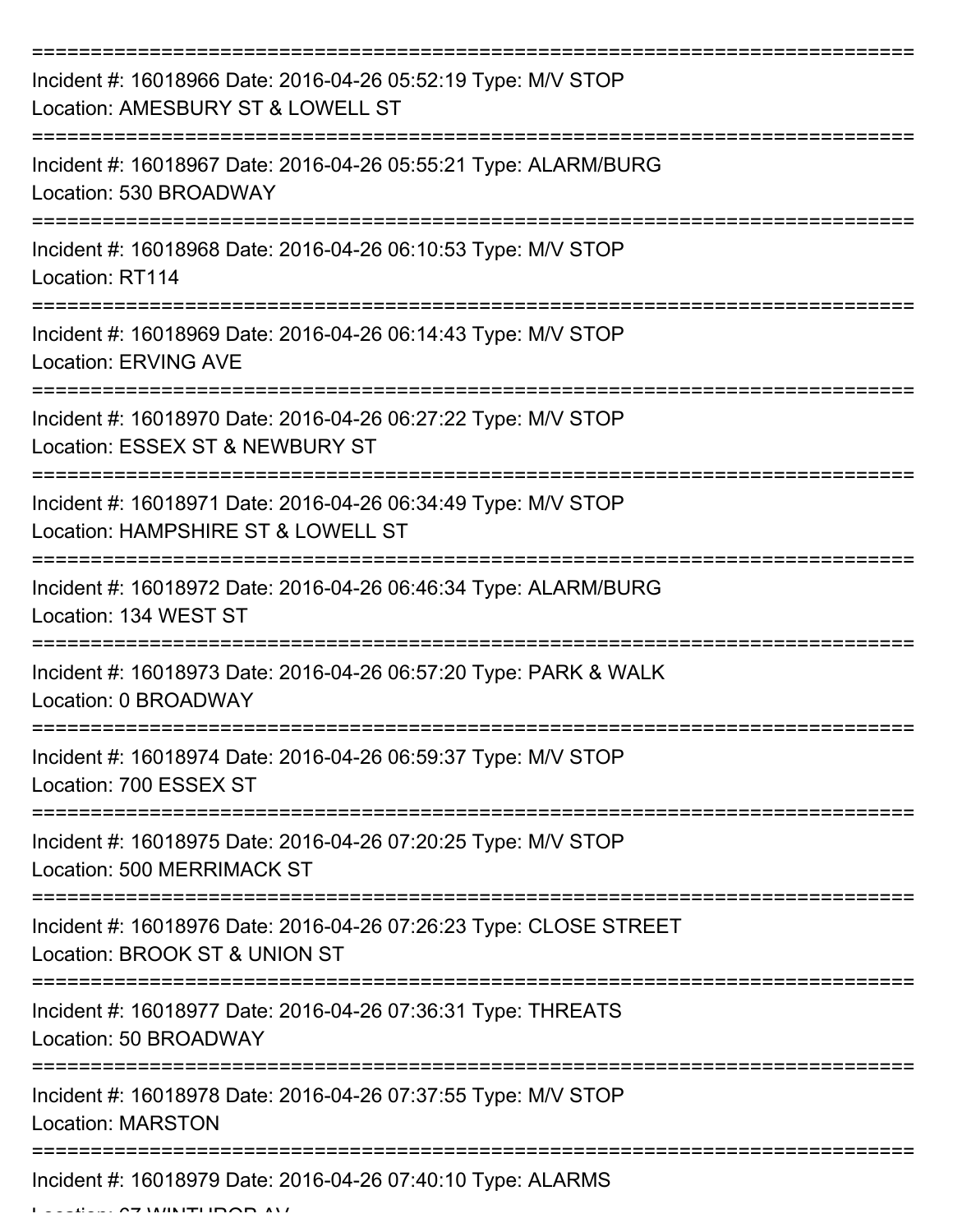| Incident #: 16018980 Date: 2016-04-26 07:44:03 Type: TOW OF M/V<br>Location: 158 UNION ST                  |
|------------------------------------------------------------------------------------------------------------|
| Incident #: 16018981 Date: 2016-04-26 07:48:32 Type: BUILDING CHK<br>Location: SEVEN ELEVEN / 370 BROADWAY |
| Incident #: 16018982 Date: 2016-04-26 07:52:50 Type: B&E/PROG<br>Location: 61 BRADFORD ST                  |
| Incident #: 16018983 Date: 2016-04-26 07:59:20 Type: M/V STOP<br>Location: AMESBURY ST & ESSEX ST          |
| Incident #: 16018984 Date: 2016-04-26 08:00:12 Type: M/V STOP<br>Location: 42 ROWE ST                      |
| Incident #: 16018985 Date: 2016-04-26 08:10:09 Type: SUS PERS/MV<br>Location: 26 W DALTON ST               |
| Incident #: 16018986 Date: 2016-04-26 08:24:59 Type: TOW OF M/V<br>Location: 139 UNION ST                  |
| Incident #: 16018987 Date: 2016-04-26 08:27:18 Type: MAL DAMAGE<br>Location: BROADWAY                      |
| Incident #: 16018988 Date: 2016-04-26 09:23:55 Type: TOW/REPOSSED<br>Location: 33 GROTON ST                |
| Incident #: 16018989 Date: 2016-04-26 09:43:57 Type: FIGHT<br>Location: 237 PROSPECT ST                    |
| Incident #: 16018990 Date: 2016-04-26 09:56:33 Type: SUS PERS/MV<br>Location: 48 WASHINGTON ST             |
| Incident #: 16018991 Date: 2016-04-26 10:04:46 Type: WOMAN DOWN<br>Location: BURGER KING / 187 BROADWAY    |
| Incident #: 16018992 Date: 2016-04-26 10:10:27 Type: SUS PERS/MV<br>Location: BRADFORD ST & BROADWAY       |
| Incident #: 16018993 Date: 2016-04-26 10:13:49 Type: LARCENY/PAST                                          |

Location: GAS & GO / 150 WINTHDOD AV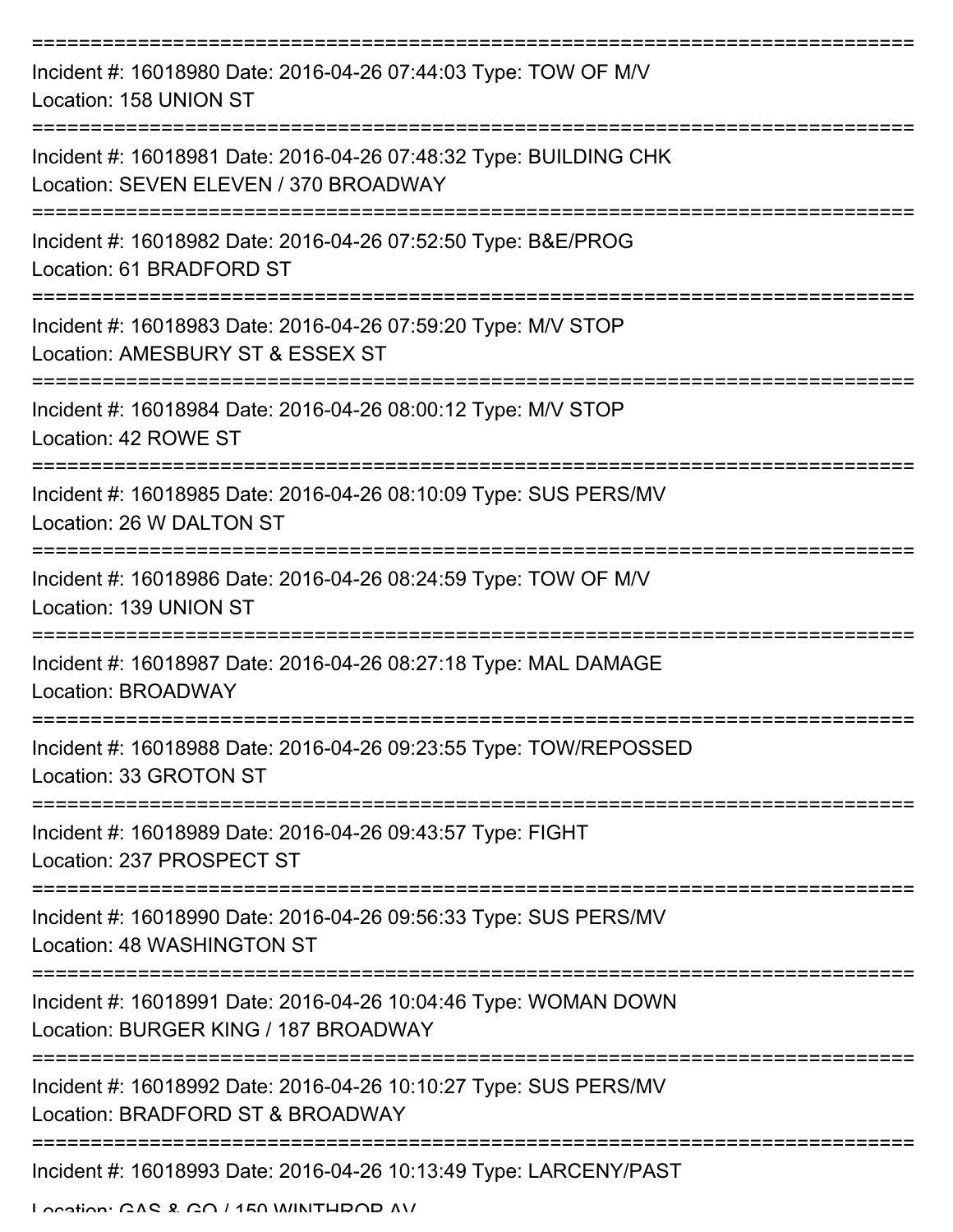| Incident #: 16018994 Date: 2016-04-26 10:22:46 Type: SUS PERS/MV<br>Location: BRADFORD ST & BROADWAY                |
|---------------------------------------------------------------------------------------------------------------------|
| Incident #: 16018995 Date: 2016-04-26 10:23:58 Type: TOW OF M/V<br>Location: 296 ESSEX ST                           |
| Incident #: 16018996 Date: 2016-04-26 10:30:43 Type: ALARM/HOLD<br>Location: BRINKS INC / 9 POWERS ST               |
| Incident #: 16018998 Date: 2016-04-26 10:38:51 Type: WARRANT SERVE<br>Location: 240 BROADWAY                        |
| Incident #: 16018997 Date: 2016-04-26 10:39:18 Type: TOW OF M/V<br>Location: 63 AMES ST                             |
| Incident #: 16018999 Date: 2016-04-26 10:39:32 Type: SEIZED PROP<br>Location: LAWRENCE HIGH SCHOOL / 70 N PARISH RD |
| Incident #: 16019000 Date: 2016-04-26 10:53:02 Type: M/V STOP<br>Location: BELKNAP ST & DANA ST                     |
| Incident #: 16019001 Date: 2016-04-26 10:54:08 Type: AMBULANCE ASSSI<br>Location: OLD LAW HIGH / 233 HAVERHILL ST   |
| Incident #: 16019002 Date: 2016-04-26 10:57:07 Type: AUTO ACC/NO PI<br>Location: HAVERHILL ST & UNION ST            |
| Incident #: 16019003 Date: 2016-04-26 11:02:20 Type: M/V STOP<br>Location: 79 EVERETT ST                            |
| Incident #: 16019004 Date: 2016-04-26 11:03:49 Type: M/V STOP<br>Location: SALEM ST & SHAWSHEEN RD                  |
| Incident #: 16019005 Date: 2016-04-26 11:08:53 Type: M/V STOP<br>Location: ESSEX ST & FRANKLIN ST                   |
| Incident #: 16019006 Date: 2016-04-26 11:10:04 Type: ASSIST FIRE<br>Location: TARBOX SCHOOL / 59 ALDER ST           |
| Incident #: 16019007 Date: 2016-04-26 11:10:59 Type: WARRANT SERVE                                                  |

Location: 87 MARBLE AV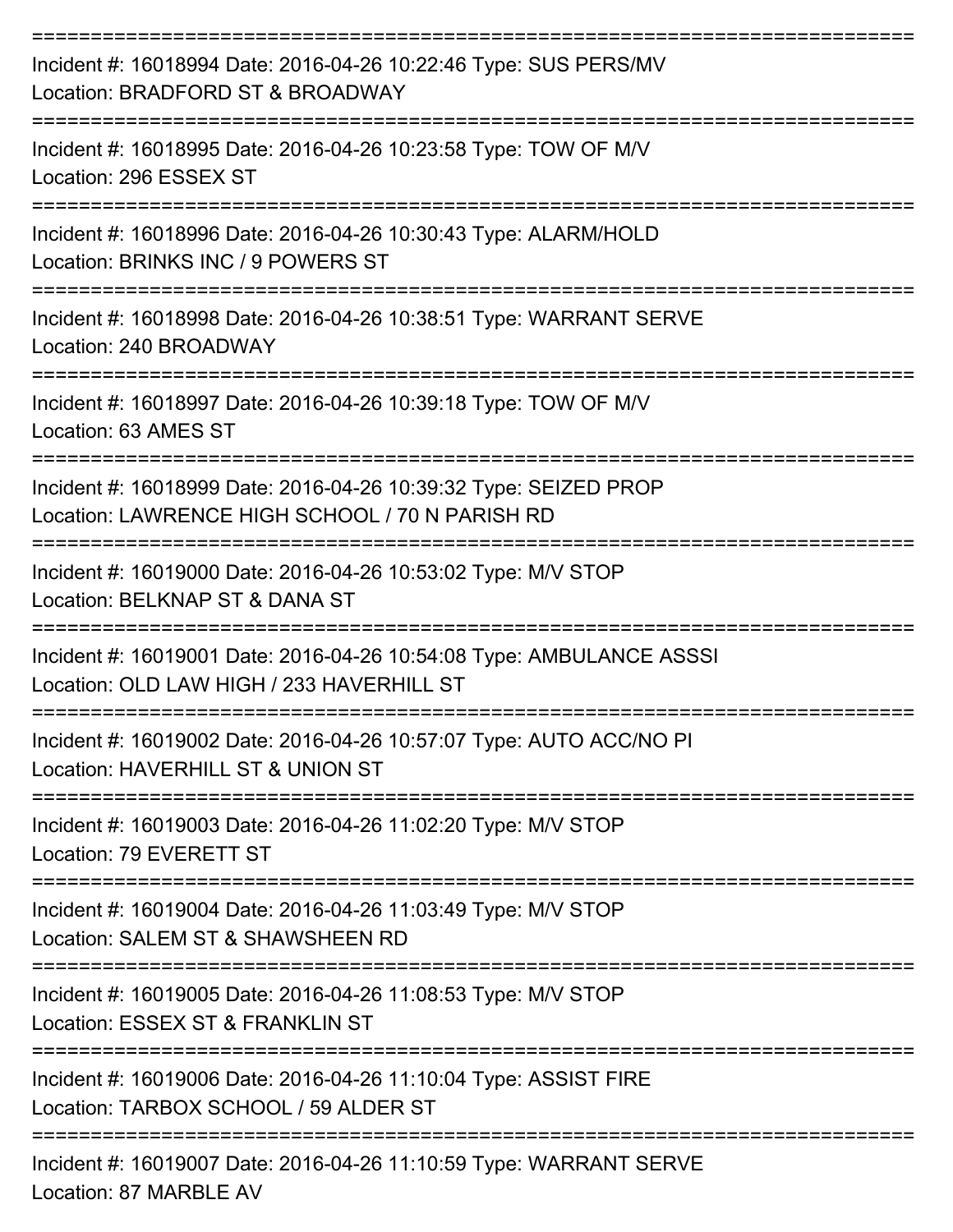Incident #: 16019009 Date: 2016-04-26 11:16:19 Type: KEEP PEACE Location: 231 FERRY ST

=========================================================================== Incident #: 16019008 Date: 2016-04-26 11:16:31 Type: MEDIC SUPPORT Location: SOUTH LAWRENCE EAST SCHOOL / 165 CRAWFORD ST =========================================================================== Incident #: 16019010 Date: 2016-04-26 11:26:16 Type: M/V STOP Location: 486 ESSEX ST =========================================================================== Incident #: 16019011 Date: 2016-04-26 11:54:44 Type: HOME INVASION Location: 12 BEDFORD ST

===========================================================================

Incident #: 16019013 Date: 2016-04-26 12:00:00 Type: MEDIC SUPPORT Location: 16 MELROSE ST FL 3

===========================================================================

Incident #: 16019012 Date: 2016-04-26 12:01:57 Type: INVESTIGATION Location: 18 MELROSE ST

===========================================================================

Incident #: 16019014 Date: 2016-04-26 12:05:29 Type: MEDIC SUPPORT Location: 16 LINDEN ST

===========================================================================

Incident #: 16019015 Date: 2016-04-26 12:09:26 Type: SUS PERS/MV

Location: 106 SUNSET AV

===========================================================================

Incident #: 16019016 Date: 2016-04-26 12:23:24 Type: AUTO ACC/NO PI Location: DUNKIN DONUTS / 104 MARSTON ST

===========================================================================

Incident #: 16019017 Date: 2016-04-26 12:31:52 Type: AUTO ACC/PI

Location: ANDOVER ST & S BROADWAY

===========================================================================

Incident #: 16019018 Date: 2016-04-26 12:40:57 Type: THREATS

Location: CANAL ST & UNION ST

===========================================================================

Incident #: 16019019 Date: 2016-04-26 13:50:46 Type: STOL/MV/PAS Location: 190 S UNION ST

===========================================================================

Incident #: 16019020 Date: 2016-04-26 13:57:46 Type: THREATS

Location: 280 MERRIMACK ST FL 2

===========================================================================

Incident #: 16019021 Date: 2016-04-26 14:08:00 Type: ALARM/BURG Location: CEPEDA RESD / 26 WOODLAND CT #UNIT A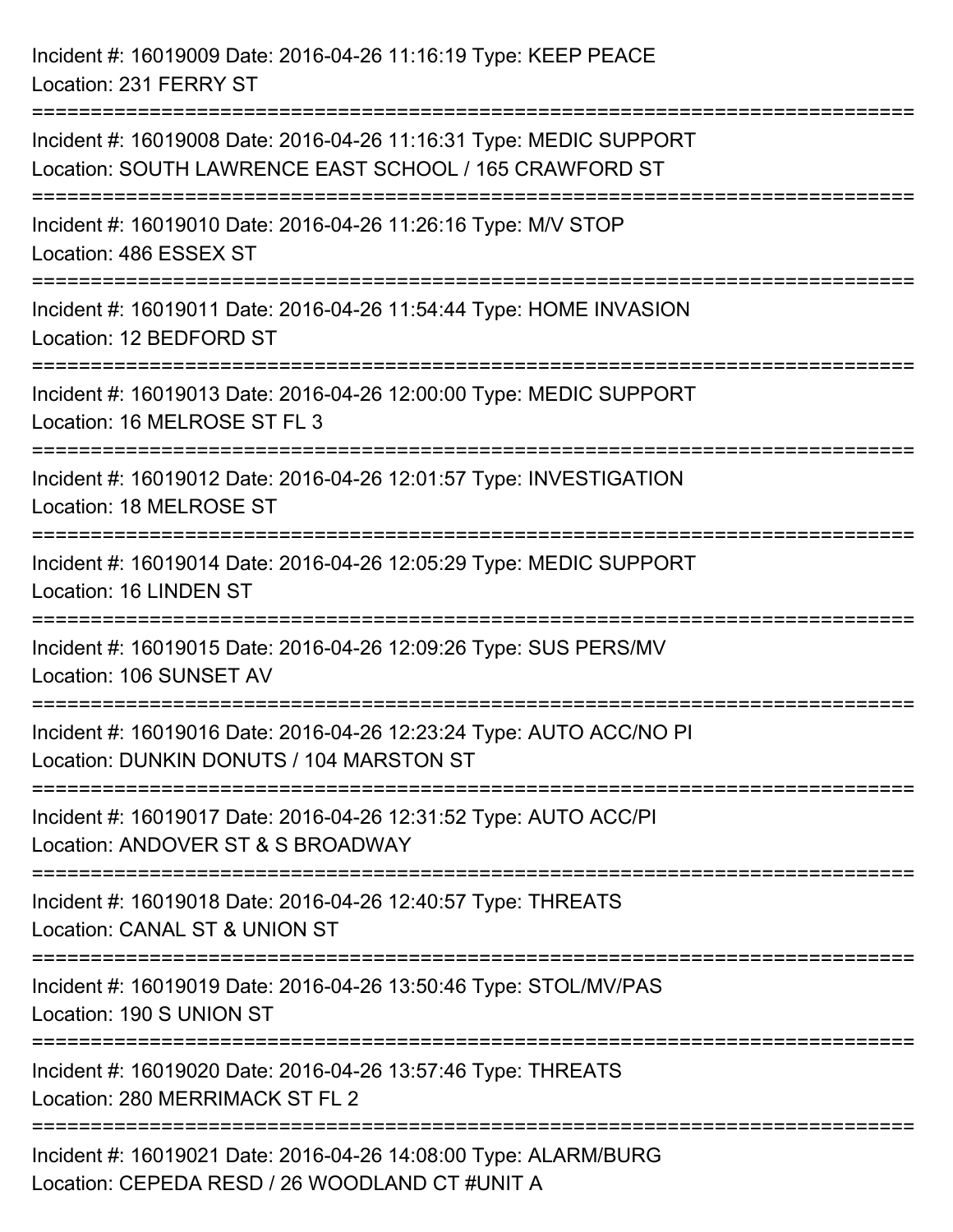| Incident #: 16019022 Date: 2016-04-26 14:29:44 Type: HIT & RUN M/V<br>Location: PENTUCKETT MEDICAL / 500 MERRIMACK ST            |
|----------------------------------------------------------------------------------------------------------------------------------|
| Incident #: 16019023 Date: 2016-04-26 14:42:34 Type: SUS PERS/MV<br>Location: 19 W KENNETH ST                                    |
| Incident #: 16019024 Date: 2016-04-26 14:46:21 Type: AUTO ACC/NO PI<br>Location: BROADWAY & COMMON ST<br>:====================== |
| Incident #: 16019025 Date: 2016-04-26 14:53:26 Type: GENERAL SERV<br>Location: 303 PROSPECT ST FL 2ND                            |
| Incident #: 16019026 Date: 2016-04-26 15:33:21 Type: LIC PLATE STO<br>Location: 8 INMAN ST #19                                   |
| Incident #: 16019028 Date: 2016-04-26 15:47:45 Type: LOST PROPERTY<br>Location: 6 SAVOIE AV                                      |
| Incident #: 16019027 Date: 2016-04-26 15:47:48 Type: SHOPLIFTING<br>Location: MARSHALLS / 73 WINTHROP AV                         |
| Incident #: 16019029 Date: 2016-04-26 16:04:09 Type: DOMESTIC/PROG<br>Location: 49 BRADFORD ST #APT3                             |
| Incident #: 16019030 Date: 2016-04-26 16:18:59 Type: HIT & RUN PED<br>Location: MERRIMACK ST & S UNION ST                        |
| Incident #: 16019031 Date: 2016-04-26 17:07:25 Type: MAL DAMAGE<br>Location: AMESBURY ST & COMMON ST                             |
| Incident #: 16019032 Date: 2016-04-26 17:37:50 Type: E911 HANGUP<br>Location: FIDELITY HOUSE / 439 S UNION ST                    |
| Incident #: 16019033 Date: 2016-04-26 17:42:30 Type: SUS PERS/MV<br>Location: 565 HAVERHILL ST                                   |
| Incident #: 16019034 Date: 2016-04-26 18:01:00 Type: FIRE<br>Location: 189 PHILLIPS ST FL 3                                      |
| Incident #: 16019035 Date: 2016-04-26 18:29:45 Type: DOMESTIC/PROG<br>Location: 92 BUNKERHILL ST                                 |

===========================================================================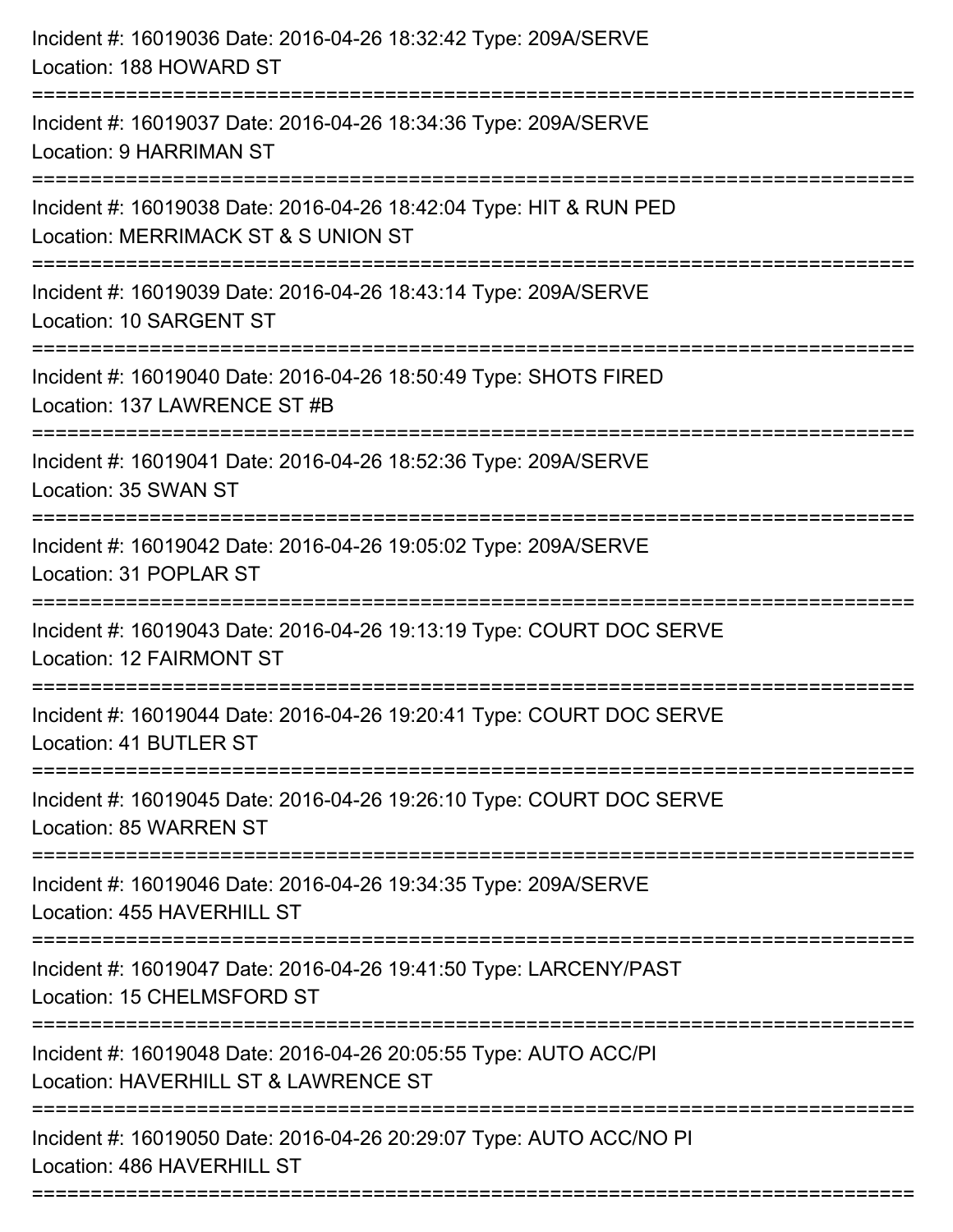Location: FALLS BRIDGE / null =========================================================================== Incident #: 16019051 Date: 2016-04-26 20:34:45 Type: 209A/SERVE Location: 59 BROOKFIELD ST =========================================================================== Incident #: 16019053 Date: 2016-04-26 20:38:59 Type: 209A/SERVE Location: 82 FARLEY ST

===========================================================================

Incident #: 16019054 Date: 2016-04-26 20:57:28 Type: COURT DOC SERVE Location: 12 FAIRMONT ST

===========================================================================

Incident #: 16019055 Date: 2016-04-26 20:58:50 Type: COURT DOC SERVE Location: 41 BUTLER ST

===========================================================================

Incident #: 16019056 Date: 2016-04-26 21:02:32 Type: COURT DOC SERVE Location: 82 FARLEY ST

===========================================================================

Incident #: 16019057 Date: 2016-04-26 21:03:08 Type: HIT & RUN M/V Location: GENERAL ST & PROSPECT ST

===========================================================================

Incident #: 16019058 Date: 2016-04-26 21:05:47 Type: 209A/SERVE Location: 71 FERN ST

===========================================================================

Incident #: 16019059 Date: 2016-04-26 21:07:49 Type: COURT DOC SERVE Location: 90 LOWELL ST

===========================================================================

Incident #: 16019060 Date: 2016-04-26 21:10:54 Type: HIT & RUN M/V Location: S UNION ST & SALEM ST

===========================================================================

Incident #: 16019061 Date: 2016-04-26 21:45:57 Type: M/V STOP

Location: AMESBURY ST & LOWELL ST

===========================================================================

Incident #: 16019062 Date: 2016-04-26 21:55:10 Type: CK WELL BEING

Location: PARK ST & TRENTON ST

===========================================================================

Incident #: 16019063 Date: 2016-04-26 22:16:29 Type: SUICIDE ATTEMPT

Location: 263 PARK ST FL 3

===========================================================================

===========================================================================

Incident #: 16019064 Date: 2016-04-26 22:17:11 Type: M/V STOP Location: BROADWAY & LOWELL ST

Incident #: 16019065 Date: 2016 04 26 22:36:06 Type: ALARMS